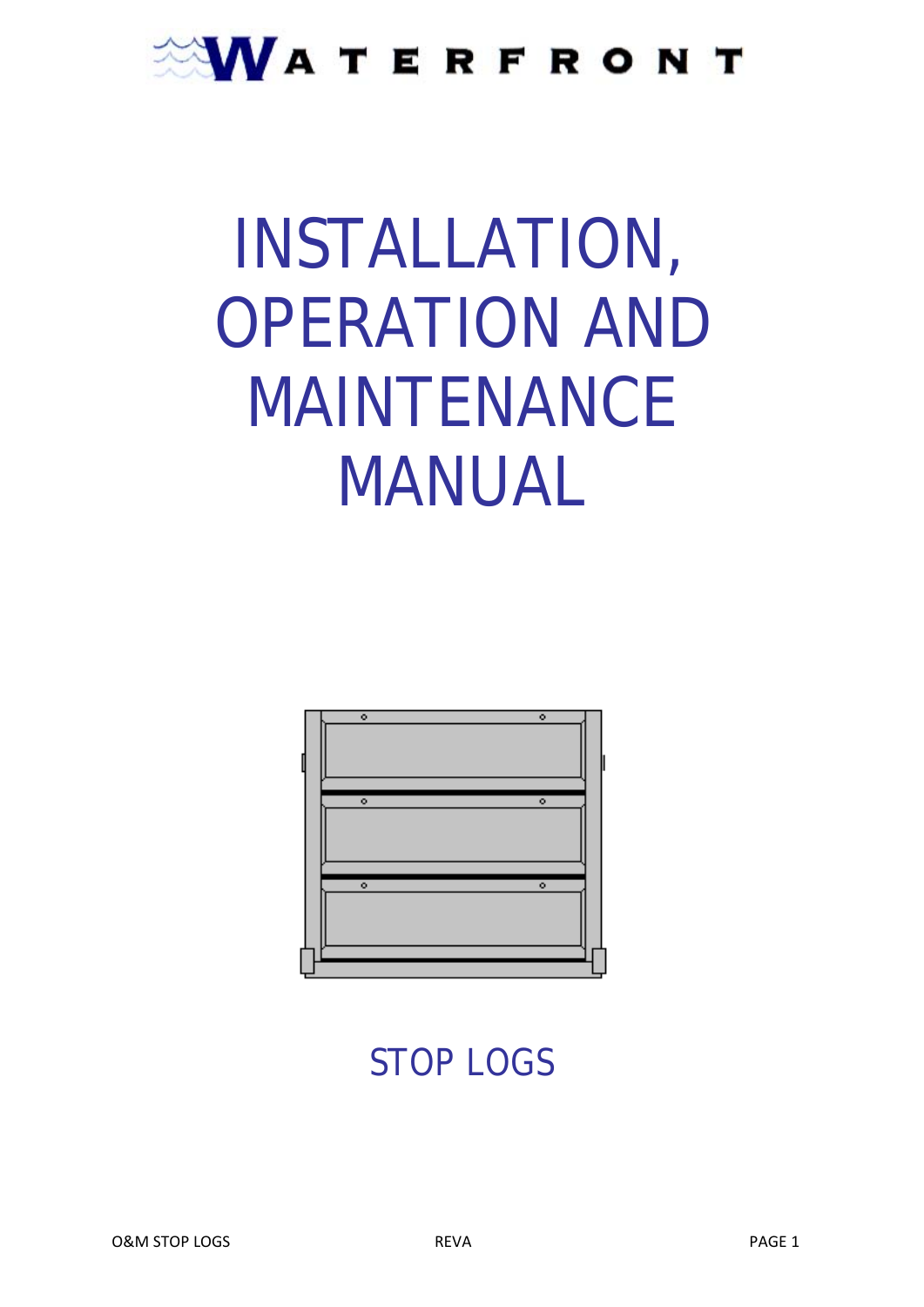

We are a Glasgow based company providing water engineering solutions in fluid control for both the UK and International markets.



**Waterfront Engineering Services Ltd** was formed in 1988 specialising in the installation and commissioning of Penstocks for Treatment Plants.

We offer a service to supply refurbish and install valves, penstocks and ancillary equipment.

 We have extended our range to incorporate a wide range of products for controlling Water Flows. These products cover all types of valves, penstocks and ancillary products.

Waterfront Engineering Services LTD provides consistent high quality products and services.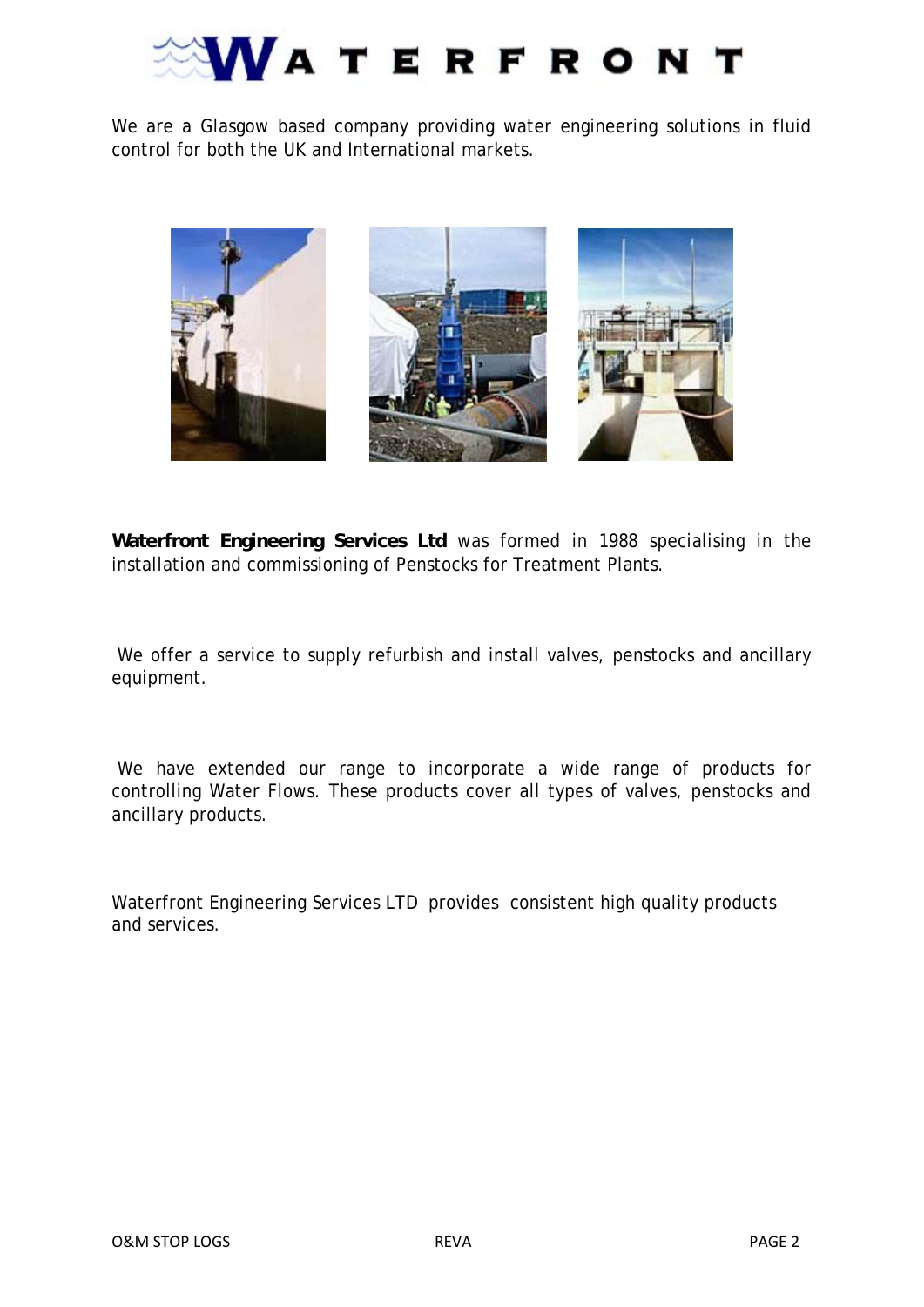### WATERFRONT

### CONTENTS :

| <b>HANDLING AND STORAGE</b>                                          | PAGE 4 |
|----------------------------------------------------------------------|--------|
| <b>INSTALLATION</b>                                                  | PAGE 4 |
| <b>CHANNEL MOUNTED FRAME - LOCATION</b>                              | PAGE 4 |
| WALL MOUNTED FRAME - LOCATION USING EXPANDING ANCHOR<br><b>BOLTS</b> | PAGE 5 |
| <b>SHUTTERING AND GROUTING</b>                                       | PAGE 5 |
| <b>GROUT SPECIFICATION</b>                                           | PAGE 5 |
| <b>OPERATION RECOMMENDATIONS</b>                                     | PAGE 6 |
| <b>MAINTENANCE RECOMMENDATIONS</b>                                   | PAGE 6 |
| <b>HEALTH AND SAFETY - SAFE OPERATION</b>                            | PAGE 6 |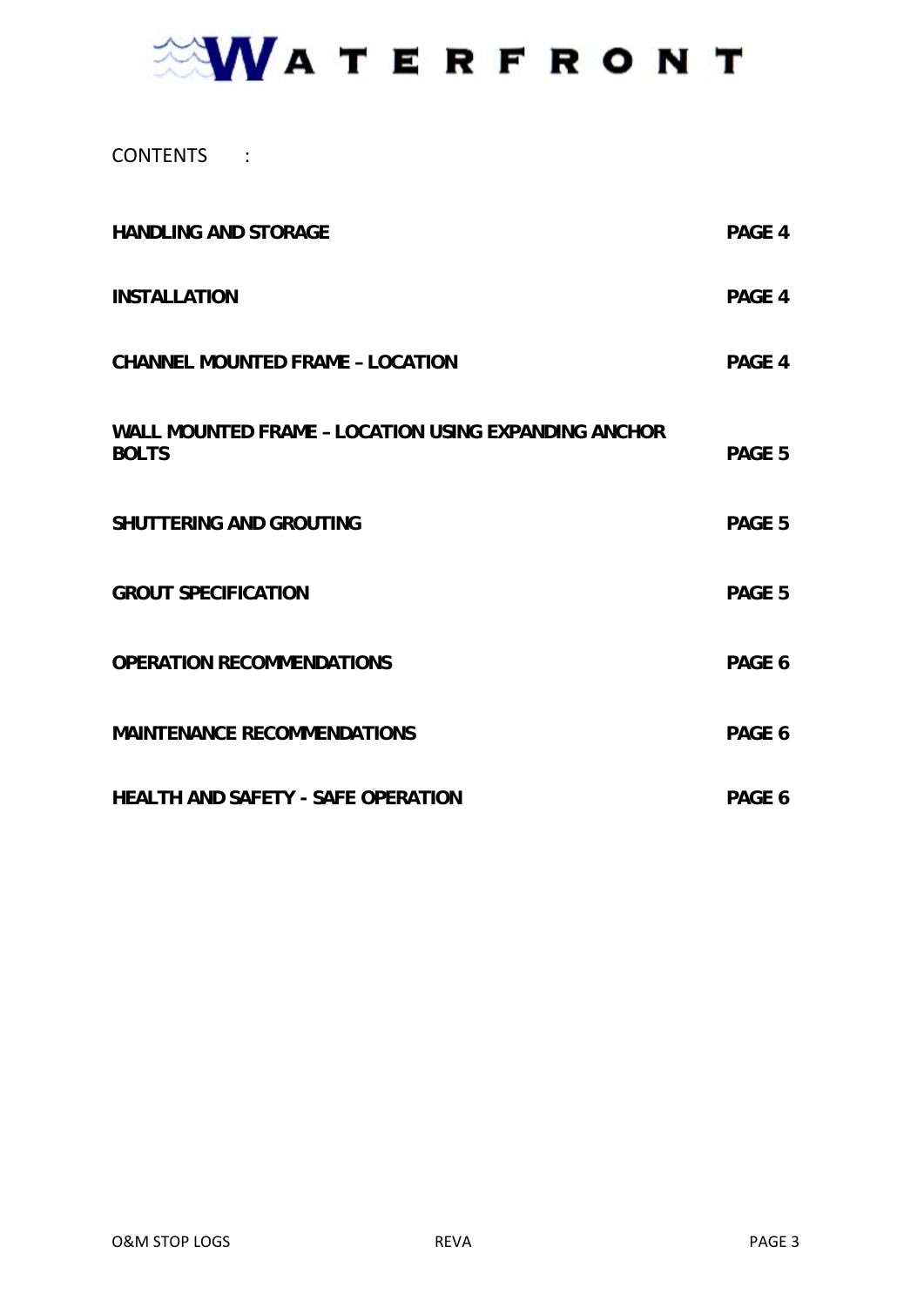## **VATERFRONT**

#### **INSTALLATION RECOMMENDATIONS**

#### **HANDLING AND STORAGE**

If chains or slings are used for handling purposes, the unit should be protected with cloth sacking or similar material. NEVER USE HOOKS UNLESS EYEBOLTS ARE FITTED Stoplog frames should be stored in the horizontal position with the stoplogs removed.

#### **NOTES**

1. Pressure of any locating jacks must be spread evenly using timber. AVOID point loading to any part of the unit.

2. Due to civil work tolerances, mounting of the unit must be affected by grouting between the wall and frame, without any part of the frame actually touching the wall, thus avoiding the possibility of distortion. DO NOT attempt to seal the frame to the wall by means of mastic or other resilient compounds, as this will only result in future problems.

3. The anchor bolts are of stainless steel construction. Anchor bolts should ALWAYS be tightened up, using a torque wrench to the correct setting. Please refer to the Liebig anchor bolt manufacturers literature for specific recommendations.

4. All units leave the factory with the stoplogs separate from the frames. It is very important that the seals are checked and prior to installation.

5. Before grouting it is essential that a feeler gauge non-acceptance test of 0.05mm be carried out on all sealing faces. As these are resilient seals only light pressure should be applied to the feeler gauge.

#### **INSTALLATION SEQUENCE**

The installation of stoplogs, avoiding distortion and consequent leakage, is not difficult providing these recommendations are followed.

Prior to commencing installation, check civil work is correct to all appropriate drawings and that there is no an obvious obstruction or undulations on concrete surfaces.

#### **CHANNEL MOUNTED FRAME – LOCATION**

1. Support the unit in its required position, relative to the flow, in the prepared recess making sure that the invert of the frame is flush with the final invert of the channel.

2. Locate the unit its correct final position by wedging the frame in the recess using jacks and packing pieces, of suitable thickness. Carefully check for plumb and level in all directions and check that the invert to coping dimension is correct (where relevant).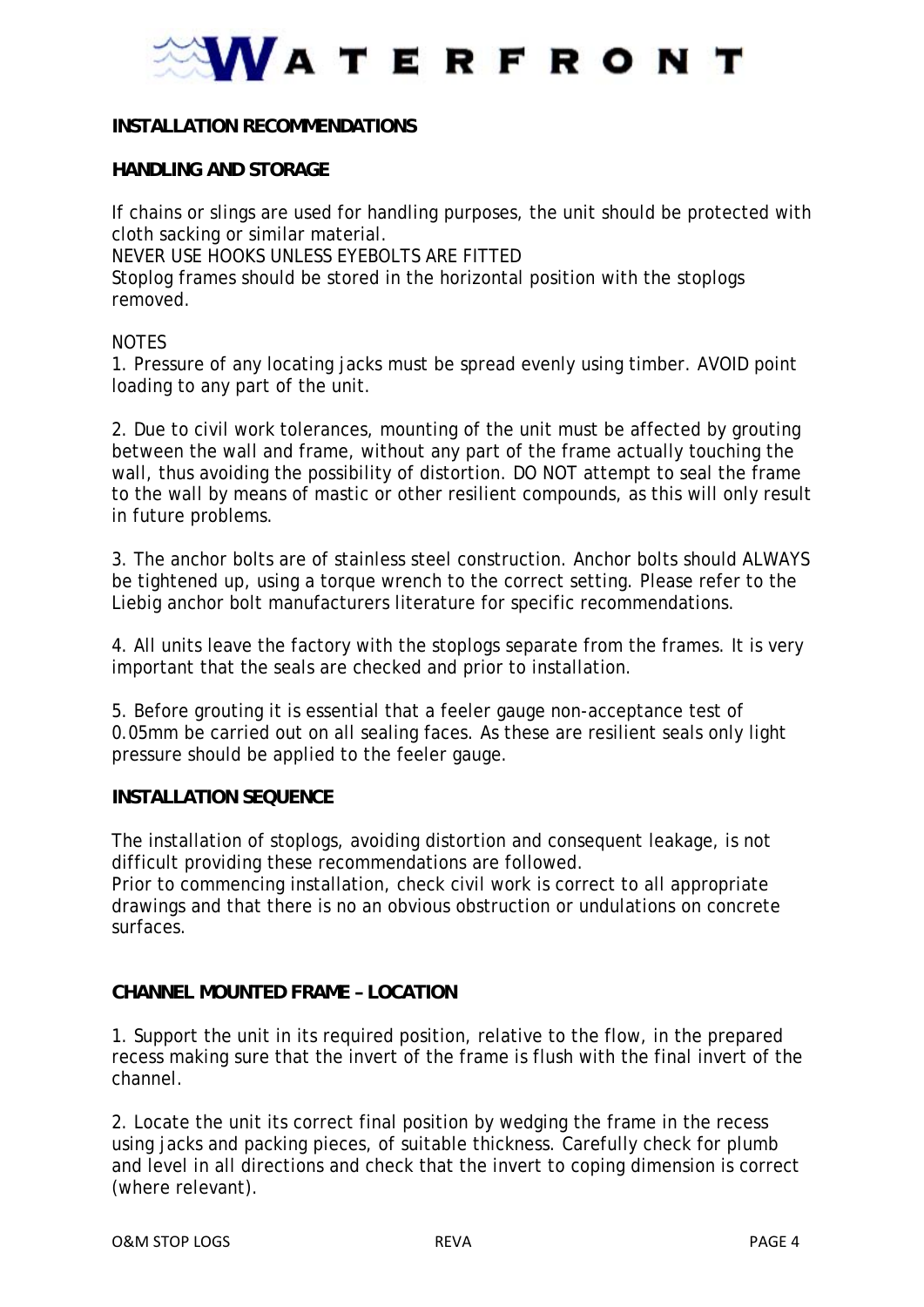

#### **WALL MOUNTED FRAME – LOCATION USING EXPANDING ANCHOR BOLTS**

1. Supporting the frame along the whole of its bottom cross member, or by hanging from a crane, present the unit to its required position.

2. Using the frame as a template, drill holes to accept the anchor bolts specified.

3. Insert the top two anchor bolts and place packing pieces, to the recommended grouting thickness, between the back of the frame and the concrete wall, close to the inserted bolts. Tighten the bolts sufficiently to hold the packing pieces in position.

4. Insert the remaining anchor bolts and by using jacks and packing pieces of suitable thickness, locate the frame in its correct final position. Carefully check for plumb and level in all directions and check that the invert to coping dimensions is correct.

5. Having checked for plumb, correct level, alignment and location. Finally measure inside width of stoplog frame making sure log will fit. Now grout the frame.

#### **SHUTTERING AND GROUTING**

1. Shutter up the frame for grouting using timber, faced with a thin neoprene type sponge material to ensure a good, clean, seal without undue pressure.

2. CHECK AGAIN for plumb and position. If correct, mix and pour a fluid grout in proportions of 50kg cement, 50kg silver sand and 0.22kg (small tub) cebex 100 plasticized expanding grout admixture (or equivalent) between the frame and wall or recess.

3. When the grout is set, finally re-tighten the anchor bolts in sequence, i.e. when one bolt head has been dealt with follow on with the bolt diagonally or diametrically opposite. After all bolts are tightened, remove the shuttering and generally clean up and remove any excess grout or debris from the frame and logs. Pay attention to the sealing faces to see that they are not damaged in any way, otherwise the unit may leak.

#### **GROUT SPECIFICATION**

50kg Ordinary Portland Cement 50kg Silver Sand 1 x Tub Cebex 100 (0.227kg) 22-24 litres Water or less as required